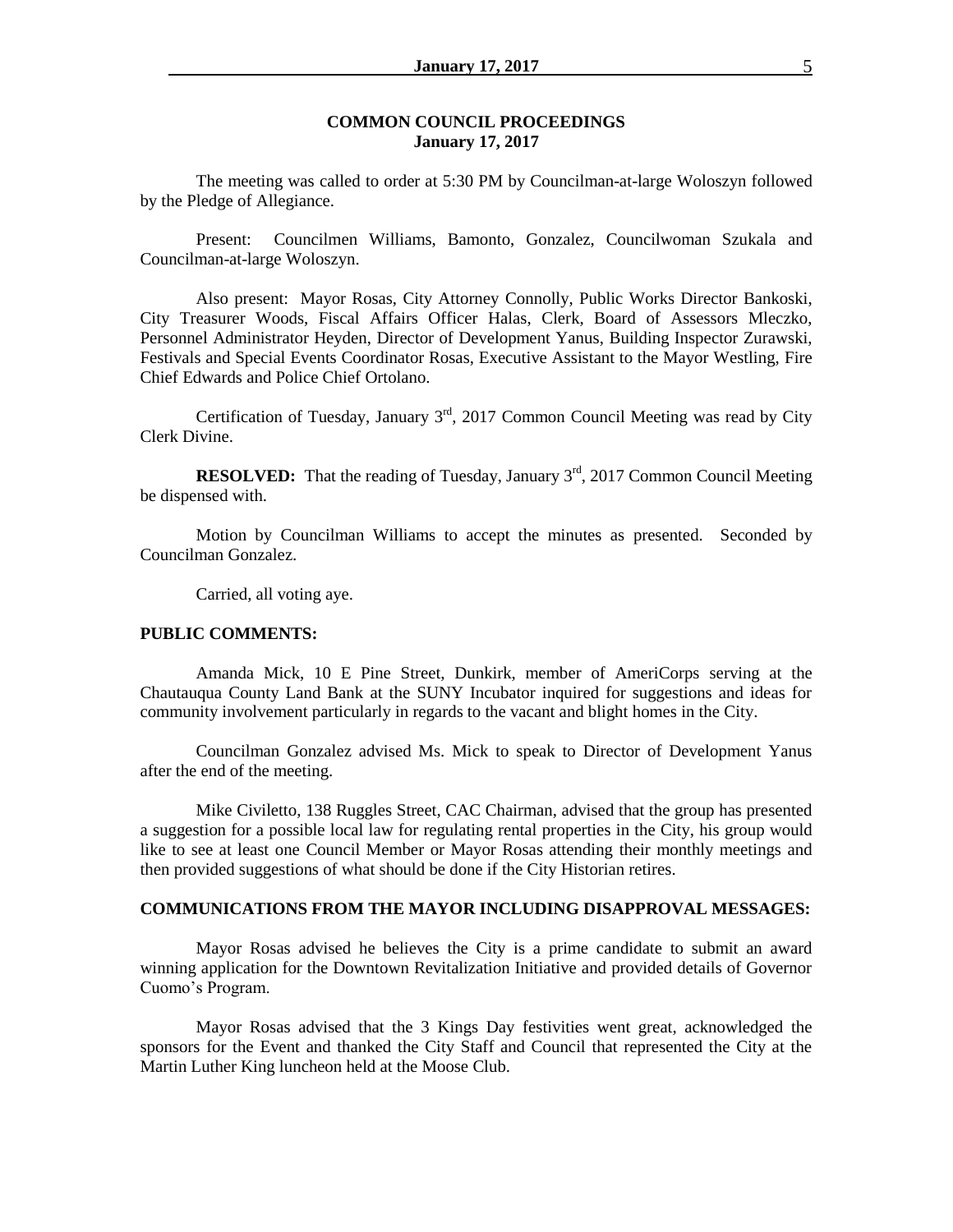Mayor Rosas advised that, while visiting Puerto Rico, he met with one of the local Mayors and made contacts for possible partnerships, a letter in regards to NRG has been submitted to the PSC and that a meeting on the possibility of a new hotel will be taking place on Monday.

#### **COMMUNICATIONS FROM THE PUBLIC AND PETITIONS:**

Prior Notice from Peter Chodan for a dangerous tree on 324 Lord Street.

Received and filed.

Notice from Dunkirk Hose Co. No. 1 as well as City of Dunkirk Fire Chief Edwards to remove all names associated with Hose Co. No. 1 from the active volunteer firemen's list.

Received and filed.

Request from Scott Mekus on behalf of Dunkirk Senior High School's Class of 1989 to host their annual "Marauder Trotter 5K Run/Walk" along the Lake Erie Waterfront Saturday, July 1st, 2017 beginning at 8:45 AM as well as post-race activities immediately following in Wright Park.

Councilwoman Szukala advised that, prior to this meeting, discussion was held and asked that conversations take place with this event organizer as well as the organizer of the next to inform of possible location changes due to construction unknowns.

Councilman-at-large Woloszyn advised a motion was needed to refer to appropriate departments as well as approve subject to appropriate insurances and usual conditions.

Councilman Williams made a motion to approve. Seconded by Councilman Bamonto.

Carried, all voting aye.

 Petition from Richard J. Clark on behalf of "Score This" requesting the use of roads and facilities to host a triathlon event on August 27, 2017 from 7:00 AM to 1:00 PM in the City of Dunkirk called "Tri Dunkirk".

Councilman-at-large Woloszyn reminded of Councilwoman Szukala's previous statement about the construction possibly causing a change in location.

Councilman-at-large Woloszyn advised a motion was needed to refer to appropriate departments as well as approve subject to appropriate insurances and usual conditions.

Councilman Bamonto moved to approve. Seconded by Councilwoman Szukala.

Carried, all voting aye.

Notice of Claim from Alyssa Lokotnicki for alleged damages to her vehicle caused by a pothole while driving down Central Avenue.

Councilman Williams made a motion to refer to the Law Department. Seconded by Councilman Gonzalez.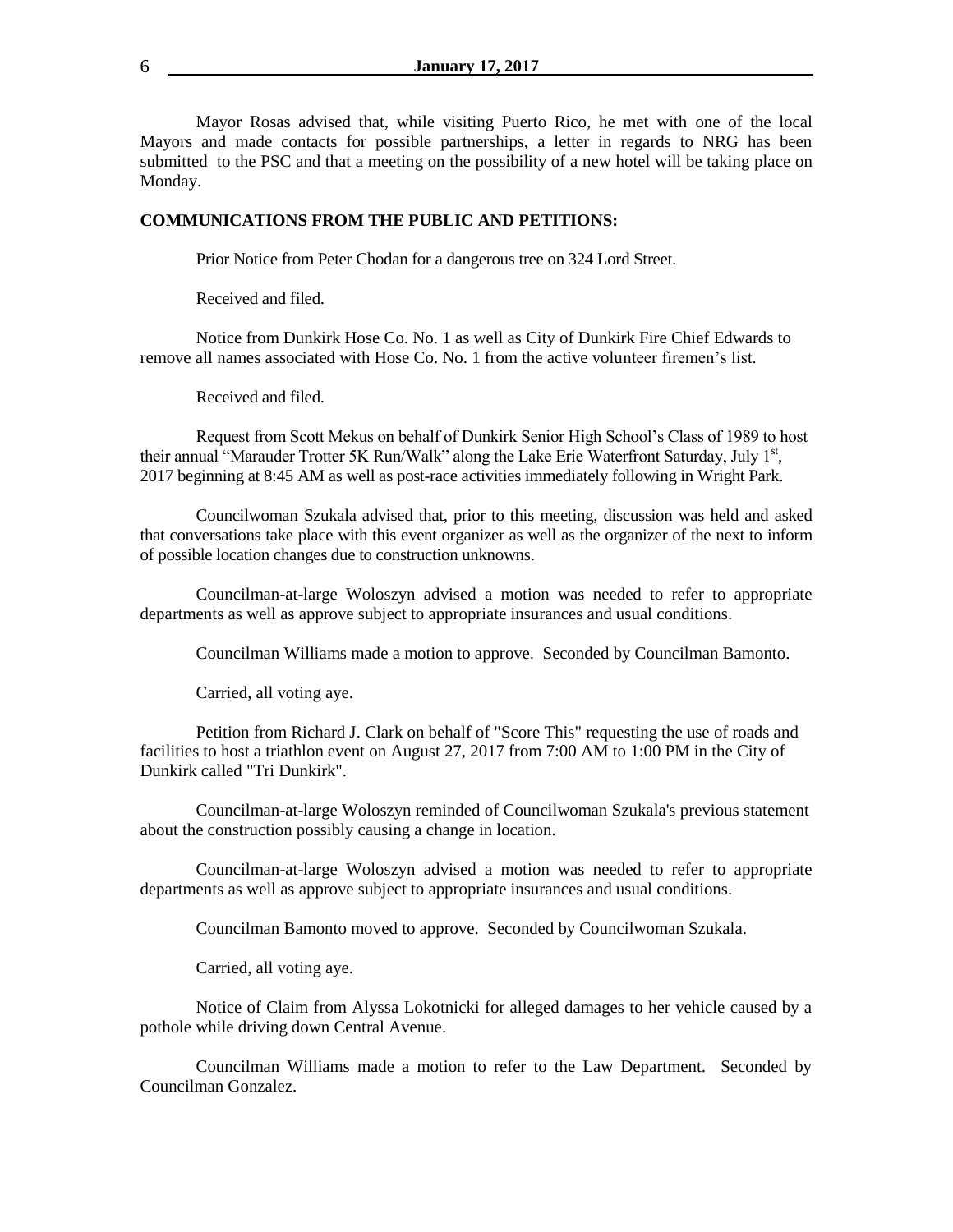Carried, all voting aye.

### **REPORTS OF STANDING COMMITTEES, BOARDS AND COMMISSIONS:**

Councilman Williams advised that the next Public Works Committee Meeting is scheduled for Tuesday, January  $24<sup>th</sup>$  at 4:00 PM at the Waste Water Treatment Plant.

Public Works Director Bankoski advised anyone attending to enter through the main entrance, the meeting will take place in the  $2<sup>nd</sup>$  Floor Conference Room and that a tour of the facility will be given after the meeting.

Councilman Bamonto advised that the next Personnel Committee Meeting is scheduled for Wednesday, January  $18<sup>th</sup>$  at 4:00 PM at the Rec. Center located inside the Fairgrounds.

Councilman Gonzalez advised that there will be a meeting Monday to discuss the possibility of a new Hotel on the City's Waterfront Property, the Economic Development Meeting was held prior to tonight's Council Meeting where several of the current Grants that will be implemented this year were discussed and reiterated that residents planning to use the pavilions at Point Gratiot and Wright Park make backup plans should construction projects be delayed.

Councilwoman Szukala advised Public Works Director Bankoski of a raised manhole cover on Doughty & Lincoln and inquired to the leaf pick-up.

Public Works Director Bankoski advised that the crews have been working on various sewer issues throughout the City but should resume and finish leaf and tree collection by the end of this week.

Councilwoman Szukala inquired to Mayor Rosas for an update on the Hospital.

Mayor Rosas advised that he has made inquiries with various Hospital personnel and that no decision has been made yet as it is taking longer than anticipated.

Councilman-at-large Woloszyn had nothing to report at this time.

### **PRE-FILED RESOLUTIONS:**

### **RESOLUTION #3-2017 JANUARY 17, 2017**

## **BY: COUNCILMAN BAMONTO**

## **INTRO NO. 1 TO LOCAL LAW #1-2017 CITY OF DUNKIRK, NEW YORK**

## **A LOCAL LAW TO AMEND ARTICLE XII, SECTION 12.00 OF THE DUNKIRK CITY CHARTER ENTITLED "Appointment and Qualifications"**

**BE IT ENACTED** by the Common Council of the City of Dunkirk, New York, as follows: